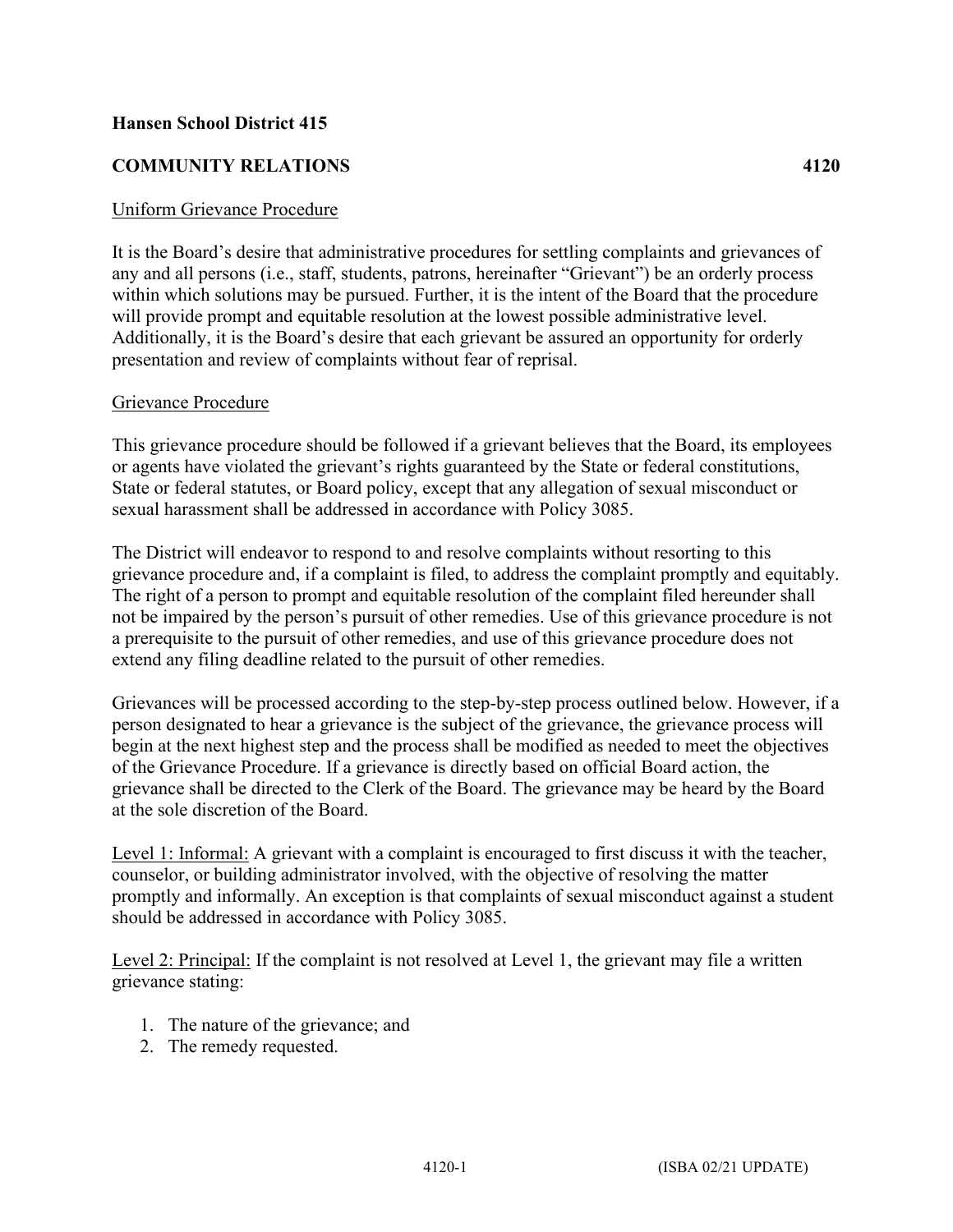It must be signed and dated by the grievant. The Level 2 written grievance must be filed with the principal within 60 days of the event or incident, or from the date the grievant could reasonably become aware of such occurrence.

If the complaint alleges a violation of Board policy or procedure, the principal shall investigate and attempt to resolve the complaint within 30 school business days. If either party is not satisfied with the principal's decision, the grievance may be advanced to Level 3 by requesting in writing that the Superintendent review the principal's decision. This request must be submitted to the Superintendent within 15 days of the principal's decision.

If the complaint alleges a violation of Title II, Section 504 of the Rehabilitation Act, or a violation of Title IX other than sexual misconduct, the principal shall turn the complaint over to the Nondiscrimination Coordinator who shall investigate the complaint. The District has appointed Nondiscrimination Coordinators to assist in the handling of discrimination complaints. The Coordinator will complete the investigation and file the report with the Superintendent within 30 school business days after receipt of the written grievance. The Coordinator may hire an outside investigator if necessary. If the Superintendent agrees with the recommendation of the Coordinator, the recommendation will be implemented. If the Superintendent rejects the recommendation of the Coordinator, and/or either party is not satisfied with the recommendations from Level 2, either party may make a written appeal within 15 days of receiving the report of the Coordinator to the Board for a hearing.

Level 3: Superintendent: Upon receipt of the request for review, the Superintendent shall schedule a meeting between the parties and the principal. The parties shall be afforded the opportunity to either dispute or concur with the principal's report. The Superintendent shall decide the matter within ten days of the meeting and shall notify the parties in writing of the decision. If the Superintendent agrees with the recommendation of the principal, the recommendation will be implemented. If the Superintendent rejects the recommendation of the principal, the matter may either be referred to an outside investigator for further review or resolved by the Superintendent.

If either party is not satisfied with the decision of the Superintendent, the Board is the next avenue for appeal. A written appeal must be submitted to the Board within 15 days of receiving the Superintendent's decision. The Board is the policy-making body of the school, however, and appeals to that level must be based solely on whether or not policy has been followed. Any individual appealing a decision of the Superintendent to the Board bears the burden of proving a failure to follow Board policy.

Level 4: The Board: Upon receipt of a written appeal of the decision of the Superintendent, and assuming the individual alleges a failure to follow Board policy, the matter shall be placed on the agenda of the Board for consideration not later than their next regularly scheduled meeting. A decision shall be made and reported in writing to all parties within 30 days of that meeting. The decision of the Board will be final.

Cross Reference: 3085 Sexual Harassment, Discrimination and Retaliation Policy